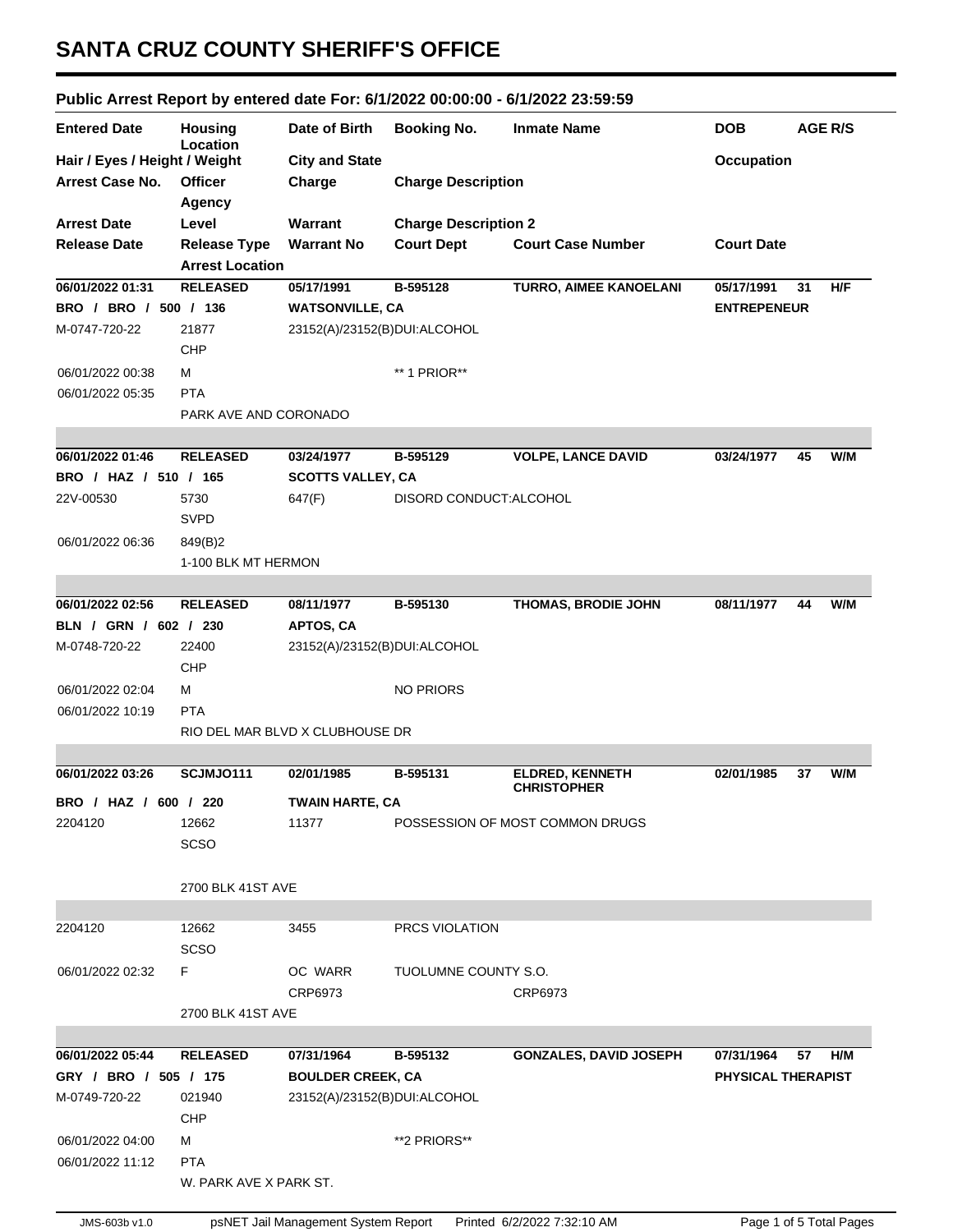| 06/01/2022 07:27      | SCJMJM131                    | 02/17/1987             | B-595133                   | TORRES, JOSE ANGEL MENDEZ 02/17/1987 |                        | 35 | H/M |
|-----------------------|------------------------------|------------------------|----------------------------|--------------------------------------|------------------------|----|-----|
| BLK / BRO / 511 / 155 |                              | <b>WATSONVILLE, CA</b> |                            |                                      | <b>FRUIT PROCESSER</b> |    |     |
| 22W-01873             | 400                          | 487                    | <b>GRAND THEFT</b>         |                                      |                        |    |     |
|                       | <b>WPD</b>                   |                        |                            |                                      |                        |    |     |
|                       | 1100 BLOCK OF MAIN ST        |                        |                            |                                      |                        |    |     |
|                       |                              |                        |                            |                                      |                        |    |     |
| 22W-01873             | 400                          | 3455                   | <b>PRCS VIOLATION</b>      |                                      |                        |    |     |
|                       | <b>WPD</b>                   |                        |                            |                                      |                        |    |     |
| 06/01/2022 05:27      | F.                           | OC WARR                | REBOOK/MONTEREY COUNTY SO  |                                      |                        |    |     |
|                       |                              | P138725-2              | <b>REBOOK</b>              | P138725-2                            |                        |    |     |
|                       | 1100 BLOCK OF MAIN ST        |                        |                            |                                      |                        |    |     |
|                       |                              |                        | FALSE ID TO SPECIFIC PO'S  |                                      |                        |    |     |
| 22W-01873             | 400<br><b>WPD</b>            | 148.9(A)               |                            |                                      |                        |    |     |
| 06/01/2022 05:27      | м                            |                        | <b>REBOOK</b>              |                                      |                        |    |     |
|                       |                              |                        | <b>REBOOK</b>              |                                      |                        |    |     |
|                       | 1100 BLOCK OF MAIN ST        |                        |                            |                                      |                        |    |     |
|                       |                              |                        |                            |                                      |                        |    |     |
| 06/01/2022 10:32      | <b>RELEASED</b>              | 10/16/1984             | B-595135                   | <b>PAUGH, KRISTIN MARIE</b>          | 10/16/1984             | 37 | W/F |
| BRO / GRN / 504 / 120 |                              | <b>MENLO PARK, CA</b>  |                            |                                      |                        |    |     |
| 2204128               | 14278                        | 647(F)                 | DISORD CONDUCT: ALCOHOL    |                                      |                        |    |     |
|                       | SCSO                         |                        |                            |                                      |                        |    |     |
| 06/02/2022 00:00      | <b>PTA</b>                   |                        |                            |                                      |                        |    |     |
|                       | 8500 HIGHWAY 9               |                        |                            |                                      |                        |    |     |
|                       |                              |                        |                            |                                      |                        |    |     |
| 2204128               | 14278                        | 11364(A)               | POSSESS UNLAW PARAPHANALIA |                                      |                        |    |     |
|                       | <b>SCSO</b>                  |                        |                            |                                      |                        |    |     |
| 06/02/2022 00:00      | <b>PTA</b>                   |                        |                            |                                      |                        |    |     |
|                       | 8500 HIGHWAY 9               |                        |                            |                                      |                        |    |     |
|                       |                              |                        |                            |                                      |                        |    |     |
| 2204128               | 14278                        | 485                    | APPROPR LOST PROP -\$400   |                                      |                        |    |     |
|                       | <b>SCSO</b>                  |                        |                            |                                      |                        |    |     |
| 06/02/2022 00:00      | <b>PTA</b><br>8500 HIGHWAY 9 |                        |                            |                                      |                        |    |     |
|                       |                              |                        |                            |                                      |                        |    |     |
| 06/01/2022 12:14      | <b>RELEASED</b>              | 02/17/1987             | B-595138                   | TORRES, JOSE ANGEL MENDEZ 02/17/1987 |                        | 35 | H/M |
| BLK / BRO / 511 / 155 |                              | <b>WATSONVILLE, CA</b> |                            |                                      |                        |    |     |
| 22W-01905             | 409                          | 3455                   | PRCS VIOLATION             |                                      |                        |    |     |
|                       | <b>WPD</b>                   |                        |                            |                                      |                        |    |     |
| 06/01/2022 03:55      | X                            | OC WARR                | REBOOK/MONTEREY COUNTY SO  |                                      |                        |    |     |
| 06/01/2022 12:26      | <b>OTHER</b>                 | P138725-2              | <b>REBOOK</b>              |                                      |                        |    |     |
|                       | MAIN ST./AUTO CENTER DR.     |                        |                            |                                      |                        |    |     |
|                       |                              |                        |                            |                                      |                        |    |     |
| 22W-01905             | 409                          | 148.9(A)               | FALSE ID TO SPECIFIC PO'S  |                                      |                        |    |     |
|                       | <b>WPD</b>                   |                        |                            |                                      |                        |    |     |
| 06/01/2022 03:55      | м                            |                        | <b>REBOOK</b>              |                                      |                        |    |     |
| 06/01/2022 12:26      | <b>OTHER</b>                 |                        | <b>REBOOK</b>              |                                      |                        |    |     |
|                       | MAIN ST./AUTO CENTER DR.     |                        |                            |                                      |                        |    |     |
| 06/01/2022 12:29      | SCJMJO131                    | 02/07/1992             | B-595139                   | VALLADARES, CHELSEA RAIN 02/07/1992  |                        | 30 | H/F |
| BLK / BRO / 501 / 109 |                              | <b>SANTA CRUZ, CA</b>  |                            |                                      |                        |    |     |
| 22S-03168             | 181                          | 597(A)                 | <b>CRUELTY TO ANIMALS</b>  |                                      |                        |    |     |
|                       |                              |                        |                            |                                      |                        |    |     |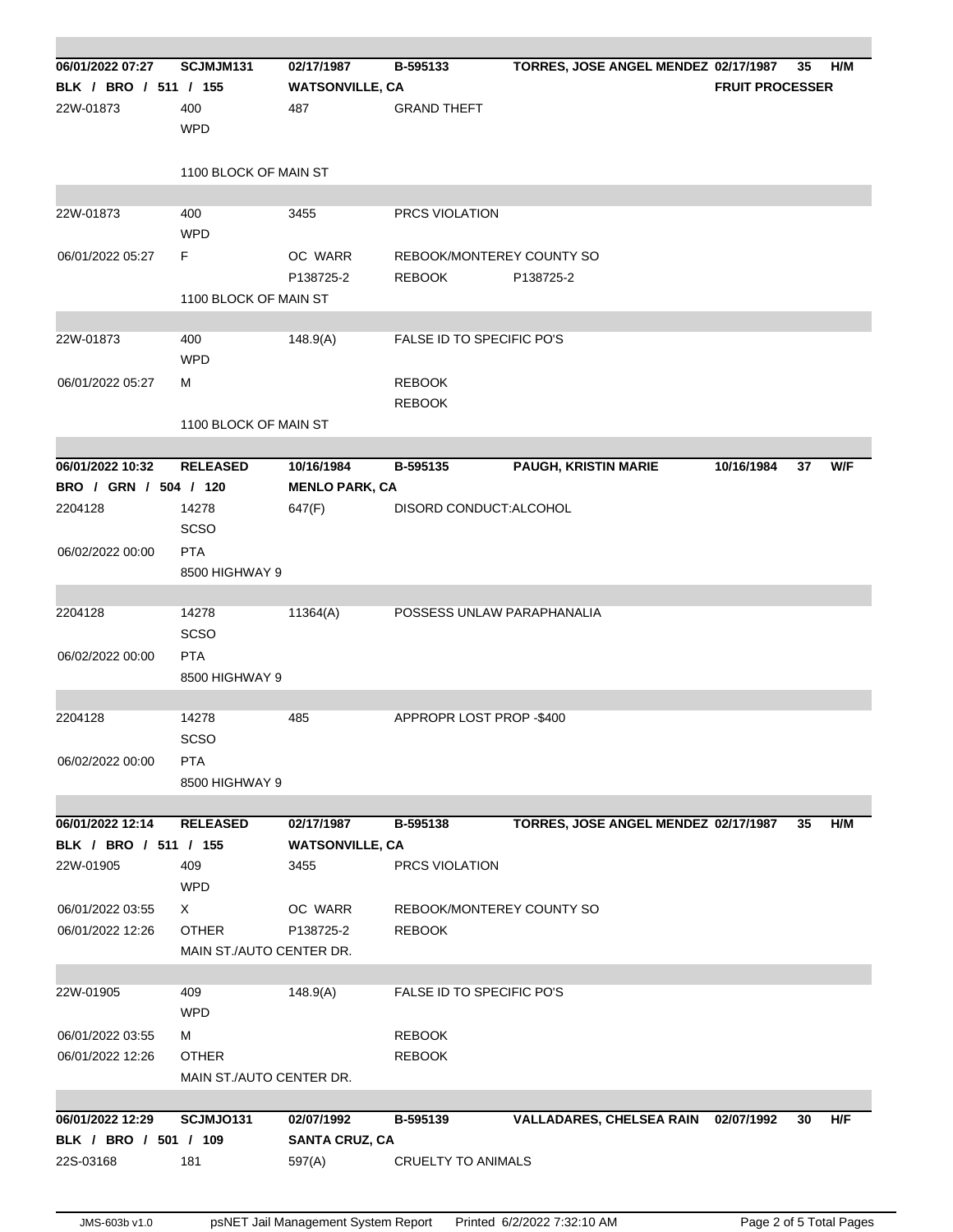| 400 BLK 2ND ST. |  |
|-----------------|--|
|-----------------|--|

| 06/01/2022 13:00      | SCJMJM181               | 05/20/1998             | B-595140                          | <b>TORRES, AXEL</b>                       | 05/20/1998      | 24 | H/M |
|-----------------------|-------------------------|------------------------|-----------------------------------|-------------------------------------------|-----------------|----|-----|
| BLK / BRO / 506 / 260 |                         | <b>WATSONVILLE, CA</b> |                                   |                                           |                 |    |     |
| <b>REMAND</b>         | 9697                    | 211                    | ROBBERY: SECOND DEGREE            |                                           |                 |    |     |
|                       | SCSO                    |                        |                                   |                                           |                 |    |     |
| 06/01/2022 11:00      | F                       |                        |                                   | PC12022(A)(1),PC12022.5(A),PC12022.53(B), |                 |    |     |
|                       | DEPT. 10                |                        |                                   | 18CR06567                                 |                 |    |     |
|                       |                         |                        |                                   |                                           |                 |    |     |
| 06/01/2022 13:30      | SCJMJIHOLD41 12/07/1985 |                        | B-595141                          | TOY, NATALIE JEANNE                       | 12/07/1985      | 36 | W/F |
| BLN / BLU / 504 / 145 |                         | SOQUEL, CA             |                                   |                                           |                 |    |     |
| 2204132               | 14642                   | 273.65(A)              | <b>VIOL PROTECTIVE ORDER: MNR</b> |                                           |                 |    |     |
|                       | <b>SCSO</b>             |                        |                                   |                                           |                 |    |     |
|                       |                         |                        |                                   |                                           |                 |    |     |
|                       | 5400 BLK BAFFY CT       |                        |                                   |                                           |                 |    |     |
|                       |                         |                        |                                   |                                           |                 |    |     |
| 2204132               | 14642                   | 1203.2(A)              | PROB VIOL:REAREST/REVOKE          |                                           |                 |    |     |
|                       | <b>SCSO</b>             |                        |                                   |                                           |                 |    |     |
|                       |                         |                        |                                   |                                           |                 |    |     |
|                       | 5400 BLK BAFFY CT       |                        |                                   |                                           |                 |    |     |
| 06/01/2022 14:20      | <b>RELEASED</b>         | 07/22/1988             | B-595143                          | <b>LEPEZ, ADAN LINO</b>                   | 07/22/1988      | 33 | H/M |
| BLK / BRO / 509 / 220 |                         | <b>WATSONVILLE, CA</b> |                                   |                                           |                 |    |     |
| 22W-01911             | 387                     | 647(F)                 | DISORD CONDUCT: ALCOHOL           |                                           |                 |    |     |
|                       | <b>WPD</b>              |                        |                                   |                                           |                 |    |     |
| 06/02/2022 02:45      | 849(B)2                 |                        |                                   |                                           |                 |    |     |
|                       | 700 BLK LINCOLN STREET  |                        |                                   |                                           |                 |    |     |
|                       |                         |                        |                                   |                                           |                 |    |     |
| 06/01/2022 16:11      | <b>RELEASED</b>         | 02/18/1976             | B-595146                          | <b>MARTINEZ HERNANDEZ,</b>                | 02/18/1976      | 46 | H/M |
| BLK / BRO / 505 / 170 |                         | <b>SANTA CRUZ, CA</b>  |                                   | <b>CLAUDIO CHINO</b>                      | <b>LABOR</b>    |    |     |
| V-127068              | 66                      | 14601.5(A)             | DRIV:LIC SUS/ETC:UI/RFUSL         |                                           |                 |    |     |
|                       | <b>SVPD</b>             |                        |                                   |                                           |                 |    |     |
| 06/01/2022 16:27      | <b>PTA</b>              |                        |                                   |                                           |                 |    |     |
|                       | 200 BLK MT HERMOND RD   |                        |                                   |                                           |                 |    |     |
|                       |                         |                        |                                   |                                           |                 |    |     |
| 06/01/2022 16:52      | <b>RELEASED</b>         | 06/06/1982             | B-595147                          | DIAZ, ADAM BO                             | 06/06/1982      | 39 | W/M |
| GRY / BRO / 508 / 165 |                         | <b>FELTON, CA</b>      |                                   |                                           | <b>DISABLED</b> |    |     |
| 2204139               | 13271                   | 647(F)                 | DISORD CONDUCT:ALCOHOL            |                                           |                 |    |     |
|                       | SCSO                    |                        |                                   |                                           |                 |    |     |
| 06/01/2022 23:11      | 849(B)2                 |                        |                                   |                                           |                 |    |     |
|                       | <b>JUNCTION PARK</b>    |                        |                                   |                                           |                 |    |     |
|                       |                         |                        |                                   |                                           |                 |    |     |
| 06/01/2022 17:49      | <b>RELEASED</b>         | 10/25/1984             | B-595148                          | <b>ARELLANO, BONIFACIO</b>                | 10/25/1984      | 37 | H/M |
| BLK / BRO / 506 / 210 |                         | <b>SANTA CRUZ, CA</b>  |                                   |                                           |                 |    |     |
| 22S-03172             | 171                     | 647(F)                 | DISORD CONDUCT: ALCOHOL           |                                           |                 |    |     |
|                       | <b>SCPD</b>             |                        |                                   |                                           |                 |    |     |
| 06/01/2022 23:19      | 849(B)2                 |                        |                                   |                                           |                 |    |     |
|                       | 200 BLK HEATH ST        |                        |                                   |                                           |                 |    |     |
|                       |                         |                        |                                   |                                           |                 |    |     |
| 06/01/2022 18:26      | SCJMJFBUNKB0203/17/1981 |                        | B-595149                          | <b>OCHOA, JEREMY ANTHONY</b>              | 03/17/1981      | 41 | W/M |
| RED / HAZ / 508 / 170 |                         | APTOS, CA              |                                   |                                           |                 |    |     |
|                       |                         |                        |                                   |                                           |                 |    |     |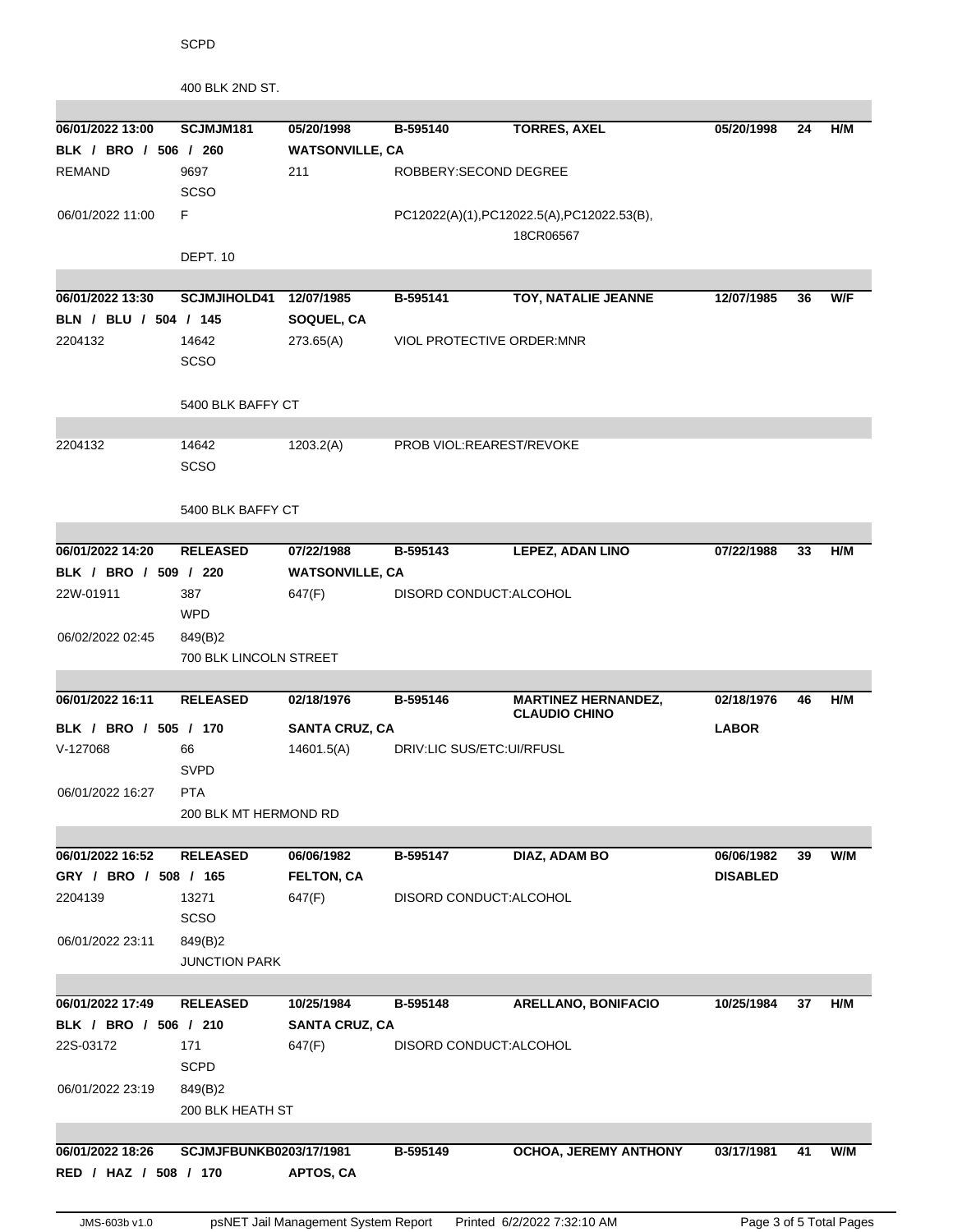| 22S-03174             | 168<br><b>SCPD</b>       | 10851(A)                            | <b>VEHICLE THEFT</b>           |                                    |            |    |                         |
|-----------------------|--------------------------|-------------------------------------|--------------------------------|------------------------------------|------------|----|-------------------------|
|                       |                          | 22CR02154                           |                                | 22CR02154                          |            |    |                         |
|                       | 600 BLK RIVER ST.        |                                     |                                |                                    |            |    |                         |
|                       |                          |                                     |                                |                                    |            |    |                         |
| 22S-03174             | 168                      | 14601(A)                            | DRIV:SUSP/ETC LIC:RECKLES      |                                    |            |    |                         |
|                       | <b>SCPD</b>              |                                     |                                |                                    |            |    |                         |
|                       |                          | 21CR03090                           |                                | 21CR03090                          |            |    |                         |
|                       | 600 BLK RIVER ST.        |                                     |                                |                                    |            |    |                         |
|                       |                          |                                     |                                |                                    |            |    |                         |
| 22S-03174             | 168                      | 459.5                               | <b>SHOPLIFTING</b>             |                                    |            |    |                         |
|                       | <b>SCPD</b>              |                                     |                                |                                    |            |    |                         |
|                       |                          | 21CR05290                           |                                | 21CR05290                          |            |    |                         |
|                       | 600 BLK RIVER ST.        |                                     |                                |                                    |            |    |                         |
| 22S-03174             | 168                      | 496D(A)                             |                                | POSSESS STOLEN VEHICHLE/VESSEL/ETC |            |    |                         |
|                       | <b>SCPD</b>              |                                     |                                |                                    |            |    |                         |
|                       |                          | 22CR02154                           |                                | 22CR02154                          |            |    |                         |
|                       | 600 BLK RIVER ST.        |                                     |                                |                                    |            |    |                         |
|                       |                          |                                     |                                |                                    |            |    |                         |
| 06/01/2022 19:38      | <b>RELEASED</b>          | 07/27/1966                          | B-595150                       | <b>FISHLER, MARY</b>               | 07/27/1966 | 55 | W/F                     |
| BRO / BRO / 505 / 125 |                          | <b>SCOTTS VALLEY, CA</b>            |                                |                                    |            |    |                         |
| 22S-03175             | 150                      | 148(A)(1)                           |                                | OBSTRUCT/ETC PUB OFCR/ETC          |            |    |                         |
|                       | <b>SCPD</b>              |                                     |                                |                                    |            |    |                         |
| 06/02/2022 06:31      | <b>PTA</b>               |                                     |                                |                                    |            |    |                         |
|                       | 500 BLK OCEAN ST         |                                     |                                |                                    |            |    |                         |
|                       |                          |                                     |                                |                                    |            |    |                         |
| 22S-03175             | 150                      | 243(B)                              | <b>BATT PO/EMERG PRSNL/ETC</b> |                                    |            |    |                         |
|                       | <b>SCPD</b>              |                                     |                                |                                    |            |    |                         |
| 06/02/2022 06:31      | <b>PTA</b>               |                                     |                                |                                    |            |    |                         |
|                       | 500 BLK OCEAN ST         |                                     |                                |                                    |            |    |                         |
| 22S-03175             | 150                      | 242                                 | <b>BATTERY ON PERSON</b>       |                                    |            |    |                         |
|                       | <b>SCPD</b>              |                                     |                                |                                    |            |    |                         |
| 06/02/2022 06:31      | <b>PTA</b>               |                                     |                                |                                    |            |    |                         |
|                       | 500 BLK OCEAN ST         |                                     |                                |                                    |            |    |                         |
|                       |                          |                                     |                                |                                    |            |    |                         |
| 22S-03175             | 150                      | 602(O)(1)                           |                                | RFUSE GO:PO REQ PRIV PROP          |            |    |                         |
|                       | <b>SCPD</b>              |                                     |                                |                                    |            |    |                         |
| 06/02/2022 06:31      | <b>PTA</b>               |                                     |                                |                                    |            |    |                         |
|                       | 500 BLK OCEAN ST         |                                     |                                |                                    |            |    |                         |
|                       |                          |                                     |                                |                                    |            |    |                         |
| 22S-03175             | 150                      | 602(O)(2)                           |                                | RFUSE GO:OWN REQ:PRIV PRO          |            |    |                         |
|                       | <b>SCPD</b>              |                                     |                                |                                    |            |    |                         |
| 06/02/2022 06:31      | <b>PTA</b>               |                                     |                                |                                    |            |    |                         |
|                       | 500 BLK OCEAN ST         |                                     |                                |                                    |            |    |                         |
| 06/01/2022 20:04      | SCJMJIHOLD113 08/15/1971 |                                     | B-595151                       | <b>DUBRIN, RENA</b>                | 08/15/1971 | 50 | W/F                     |
| BRO / GRN / 502 / 165 |                          | <b>SANTA CRUZ, CA</b>               |                                |                                    | SSI        |    |                         |
| 22C-00663             | 524                      | 23152(A)                            | DUI ALCOHOL                    |                                    |            |    |                         |
|                       | <b>CPD</b>               |                                     |                                |                                    |            |    |                         |
|                       |                          | 17CR03238                           |                                | 17CR03238                          |            |    |                         |
|                       | <b>1400 BLK 41ST AVE</b> |                                     |                                |                                    |            |    |                         |
|                       |                          |                                     |                                |                                    |            |    |                         |
| 06/01/2022 20:48      | SCJMJISOBER1 03/22/1968  |                                     | B-595152                       | SMITH, SCOTT ALLEN                 | 03/22/1968 | 54 | W/M                     |
|                       |                          |                                     |                                |                                    |            |    |                         |
| JMS-603b v1.0         |                          | psNET Jail Management System Report |                                | Printed 6/2/2022 7:32:10 AM        |            |    | Page 4 of 5 Total Pages |